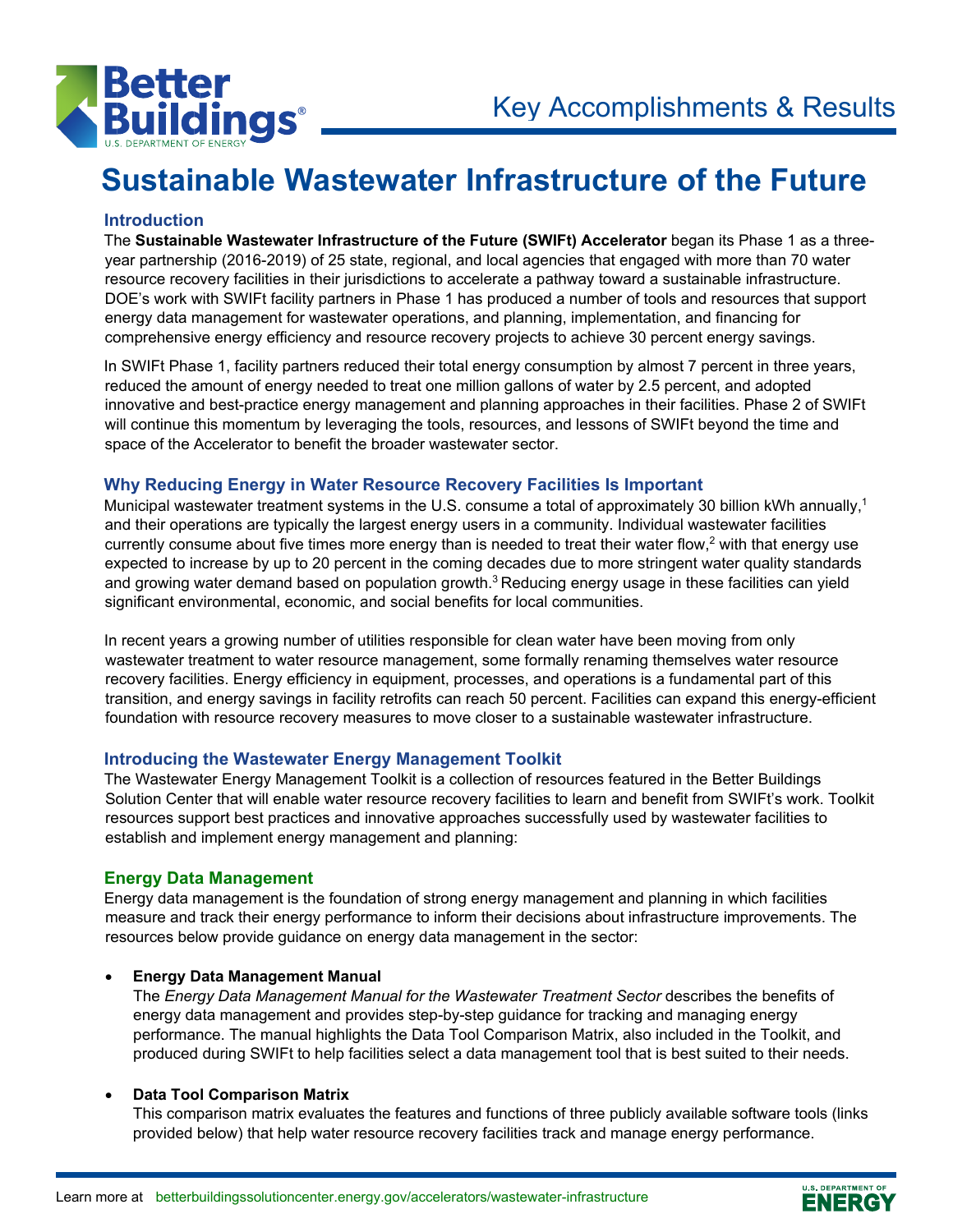### • **Data Management Tools**

Links to three publicly available data management tools for water resource recovery facilities:

- [DOE's Energy Performance Index \(EnPI\)](https://www.energy.gov/eere/amo/articles/energy-performance-indicator-tool) Tool
- [EPA's Energy Use Assessment Tool \(EAT\)](https://www.epa.gov/sustainable-water-infrastructure/energy-efficiency-water-utilities) Click on tab labeled "Determine Energy Usage"
- [EPA's Portfolio Manager \(PM\)](https://portfoliomanager.energystar.gov/pm/signup) Water Module

#### • **Data Tool Reference Sheets**

Reference sheets help users get started using three no-cost data tools available to water resource recovery facilities and include information on where to get additional tool training.

#### **Measure Evaluation**

SWIFt partners identified 23 energy conservation and resource recovery measures that address facility equipment, processes, and operations. The tools and resources below provide the information facilities can use to evaluate, plan for, and implement measures that meet their needs and goals:

#### • **Low- and No-Cost Measures Checklist**

This comprehensive checklist includes low- and no-cost energy conservation measures recommended by DOE's Industrial Assessment Centers at water resource recovery facilities across the country. When implemented as a package, the measures consistently demonstrate 5-7% facility-wide energy savings and average less than two-year payback periods.

### • **[DOE's Industrial Assessment Centers](https://www.energy.gov/eere/amo/industrial-assessment-centers-iacs) (IACs)**

Water resource recovery facilities may be eligible to receive a no-cost assessment provided by DOE's national network of Industrial Assessment Centers (IACs) to identify energy conservation opportunities.

#### • **Energy Conservation and Resource Recovery Measures List**

This reference list of the 23 energy conservation and resource recovery measures evaluated during SWIFt includes the median facility-wide energy savings associated with each measure.

#### • **Measure Planning Workbooks**

Developed with SWIFt partners and sector experts, each tool helps facilities decide whether and how to implement one of the 23 energy conservation and resource recovery measures evaluated during SWIFt.

# **Project Financing**

Water resource recovery facilities typically rely on limited capital budget streams to pay for their infrastructure improvement projects, which often means upgrades must wait for funding to become available. The resources below provide information about common funding and financing options that offer alternatives to capital budgets and can mean more timely infrastructure improvement.

#### • **Project Financing Comparison Matrix**

The Project Financing Comparison Matrix is a quick, two-page reference document on nationally available funding and financing sources for the wastewater sector. The matrix enables facilities to compare financing options using a common set of evaluation criteria and select a method suited to their projects.

#### • **ESPC Guide [for the Wastewater Sector](https://www.energy.gov/sites/prod/files/2018/03/f49/WIP_ESPCGuide_Wastewater_FINAL.pdf)**

*Energy Savings Performance Contracting in Water Resource Recovery Facilities* provides decision-makers at water resource recovery facilities with information, resources, and successful project profiles to consider energy savings performance contracting (ESPC) as a way to finance facility upgrades.

#### **Improvement Planning**

SWIFt partners developed infrastructure improvement plans outlining projects designed to achieve 30 percent total energy savings in their facilities from their chosen baseline year. The resources below include a template